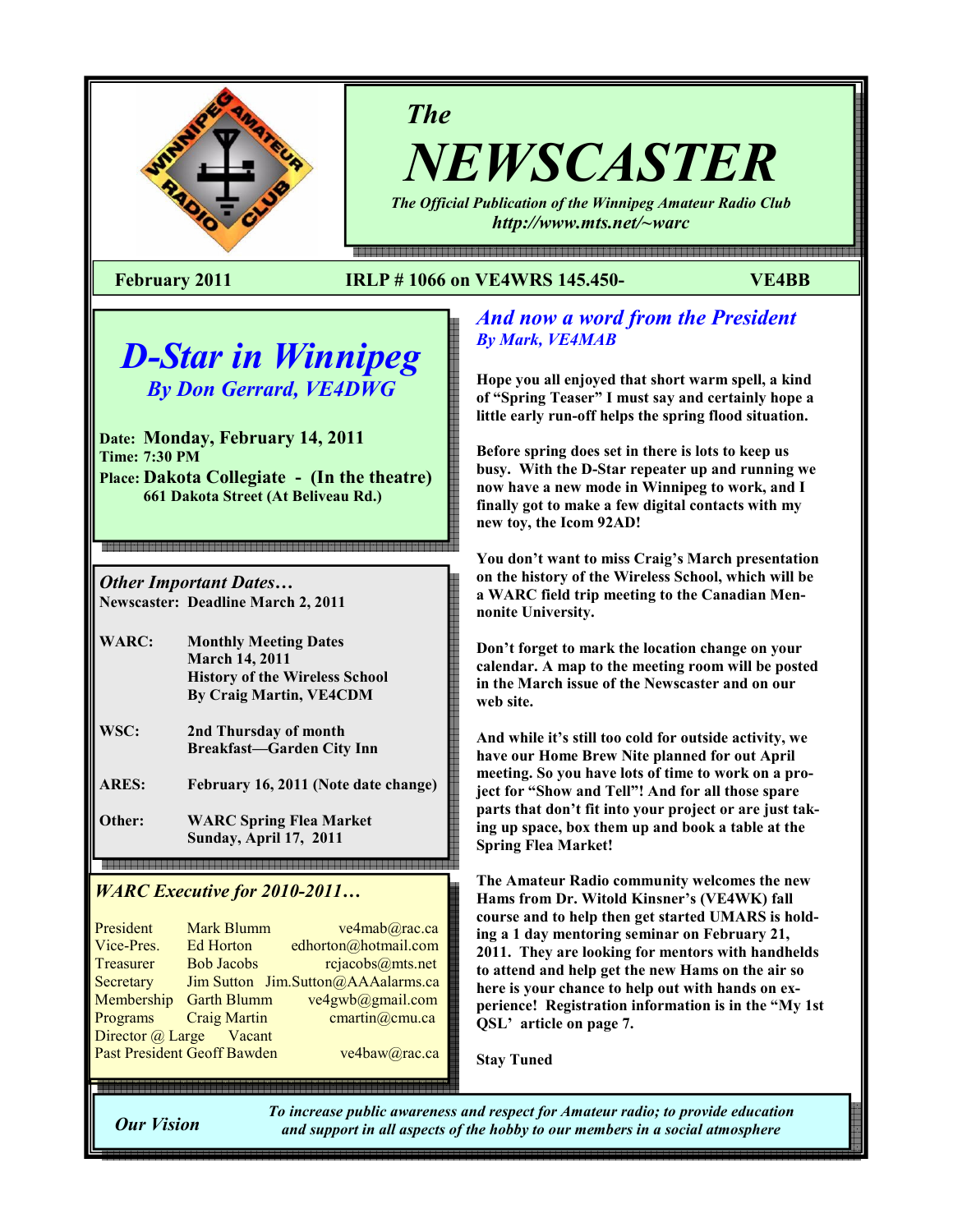## **WARC Meeting Minutes,** January 10, 2011 Taken by Jim, VE4SIG

Called to order 1935 hrs

#### Introductions –

2

Joining us were two new hams Fred (VE4FHS) & Dario (VE4SEH)

Approval of Previous Minutes -approved by VE4HK & Seconded by VE4GWN

There was some discussion about the listing in the Newscaster of the Manitoba Phone Net – the frequency should be 3747 not 3760 KHz

#### **Reports**

Secretary – Nothing to report

#### Treasurer –

In the process of moving our account from TD to ACU so we have no recent statement

### Membership –

Membership is at 100, Reports the passing of Jack Chapman. Apparently MR Chapman was one of only 3 life members of WARC or which only one survives.

#### Programs –

Tonight's program is a presentation by VE4SHS of Shaftesbury High School on the balloon launch of SHARP1

February – VE4DWG will run D-Star University March – tour of CMU and #3 Wireless School April – Homebrew Nite

May/June – either a PowerPole party (to give members an opportunity to install PowerPole Connectors on their equipment – connectors will be supplied by WARC) or a presentation by the Manitoba Robot Games

### Flea Market –

VE4HK reports it is 17 Apr at Heritage Victoria Community Club –doors open at 0930 for coffee and eyeball QSO's

-entry is \$3 while tables are \$5 for WARC members and \$10 for non-members

2 Flea Market runs from 1030-1200 with door prizes drawn @1130

Door prizes consist of \$100 or \$50 cash

#### ARES –

VE4MBQ reports that he needs 75 people for Marathon and has 25 signed up now – April will be busy with other things so sign up NOW.

The monthly meeting of Wpg ARES has moved to the 3rd Wednesday of the month dues to a scheduling conflict . They have posted the 1997 & 2009 Flood Reports on their website. The predictions for this years flood are

Best Case – 2009 levels Worst Case – 1997 + 1 foot

#### $DX -$

VE4VZ reports that 10M and 15M are open in the early morning and late afternoon.

#### D-Star -

VE4DWG reports he programming is done but jumper cables still need to be assembled. (We're getting closer!)

#### $RAC -$

VE4HAY explained the Insurance issue in greater detail – the premium charged to the Club for each member is \$1 per RAC member and \$11 per non-RAC Member – some discussion followed on how to cover the cost of this including raising the membership by \$10 with a discount for RAC members of \$10 – as membership rates cannot be changed until he AGM (October) this will have to wait till then.

### Field Day –

Anyone interested in stepping up as FD Coordinator?

#### Presentation –

An extremely interesting by VE4SHS on the balloon launch by Shaftesbury High School

### Adjourned –

2120 hrs moved to adjourn by VE4GKS and seconded by VE4GWN

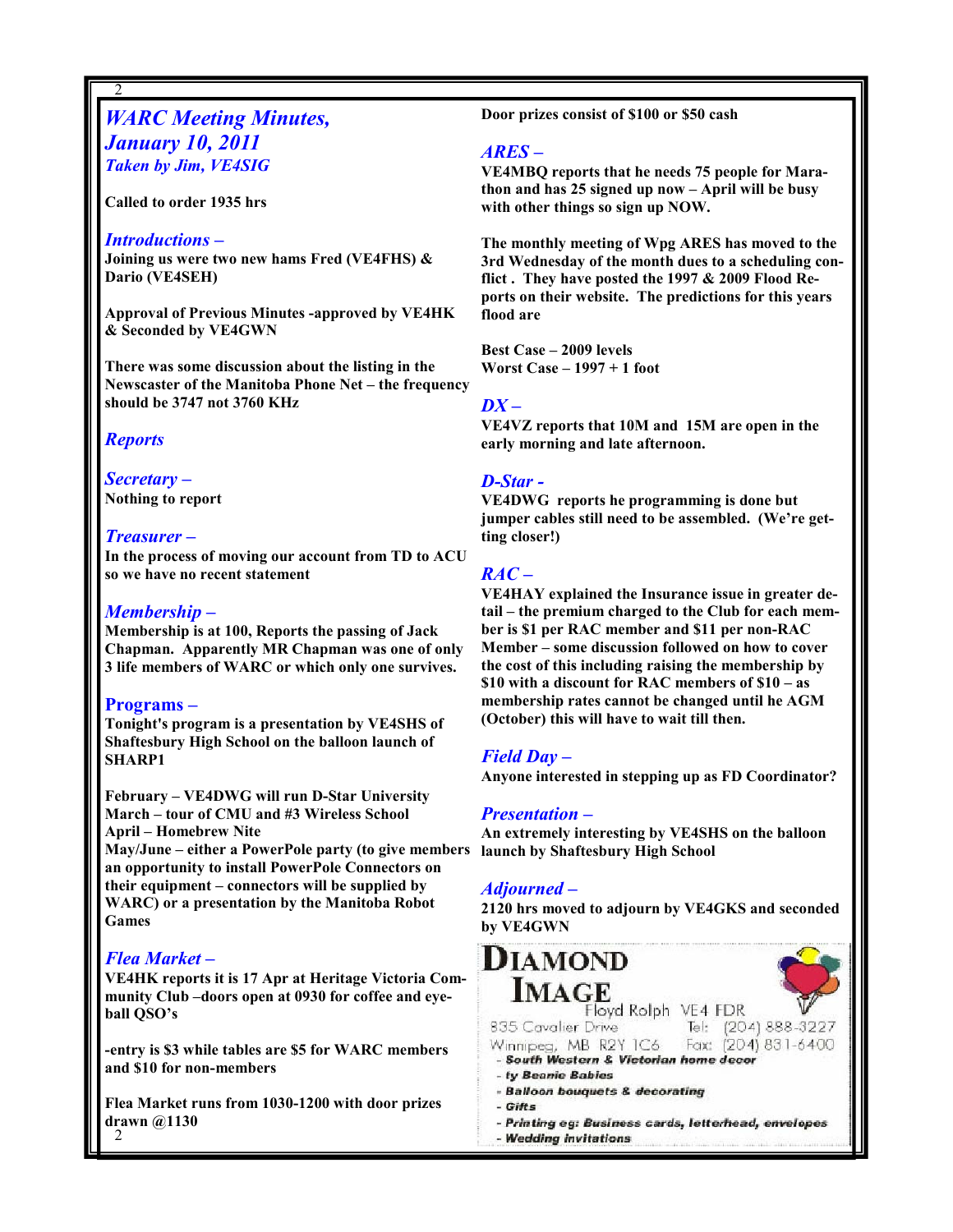## WARC Spring Flea Market 2011 By Dick, VE4HK

3

Tell all your amateur friends the WARC Spring Flea Market is scheduled for Sunday, April 17, at Heritage Victoria Community Club.

Come early at 9:30 to enjoy delightful eyeball QSO's with your ham friends, along with a cup of coffee, or soft drink from Ruth's Kitchen. She will also have her nutritious and tasty home-made muffins and bunwiches to tickle your taste buds. No need to waste time enroute to the Flea Market, by stopping at the Golden Arches, Timmies or other donut shop.

I recommend that you start tidying up your hamshack this weekend. Pile up all that junque you bought at the last few flea markets, book your table, and help it find a new home. Your significant other will be smiling!

## For You DXers, make a contact on HF...

VE4OL here wintering in Mesa AZ and working Manitoba occasionally on 75 on the morning weather net and the evening traffic net - also on 14.1515 almost daily at 9am Wpg time. We have had a cool week, this morning (Feb 4) Wpg was warmer than here. It was 22 deg F when I got up this morning on my thermometer and my friends small fountain froze. Good thing the flowers were covered - - but no snow.

Cheers and 73's, John.



## MANITOBA REPEATER SOCIETY INC ANNUAL GENERAL MEETING APRIL 14, 2011

The Manitoba Repeater Society Inc. Annual General Meeting is scheduled for Thursday, April 14, 2011, at Norberry-Glenlee Community Centre, 25 Molgat Ave. The meeting will begin at 7:00 pm, and should last about 2 hours. Listen to the 2 meter nets for updates.

All members of the Repeater Society, prospective members, and interested amateurs are cordially invited to attend. The room is wheelchair accessible, with parking right in front of the building. Additional parking is available in the Louis Riel School Division parking lot.

Why not plan to attend, and find out what the Repeater Society has been up to in the year just past, and what are our plans for 2011.

## **WPGARES** By Jeff, VE4MBQ, Emergency Coordinator

Winnipeg ARES meetings have moved to the 3rd Wednesday of the month thru April due to the library expanding an internal program.

Our January General Meeting featured me speaking on Call-Outs & Equipment. That presentation is available to Winnipeg ARES members as a PDF upon request. Thanks to Glen VE4GWN for the use of his Net Book since I couldn't make mine communicate with the projector. Welcome to new members Jim VE4SIG and Greg VE4GMB.

Gordon VE4OK, one of our relatively newer members but a pretty experienced Amateur operator recently completed the City of Winnipeg WEM Course and he let me know how informative he found it to be. Our seats for the March & June sessions are currently spoken for but any WPGARES member interested in attending the 2 ½ day course should let me know.

Susan VE4SYM is working on a group purchase of Radio Gear Harnesses from Nifty Ham Accessories. Retail price is \$39 US plus GST (and maybe PST). Please notify Susan collings@mts.net if interested in tagging onto the purchase. You can see the product at: http://niftyaccessories.com:80/Radio\_Harness.htm

Our next General Meeting is WED 16 FEB, 1900h at Sir Wm Stephenson Library 765 Keewatin Street. City of Winnipeg Emergency Preparedness Coordinator Randy Hull will be giving us a briefing on the Spring Flood Threat.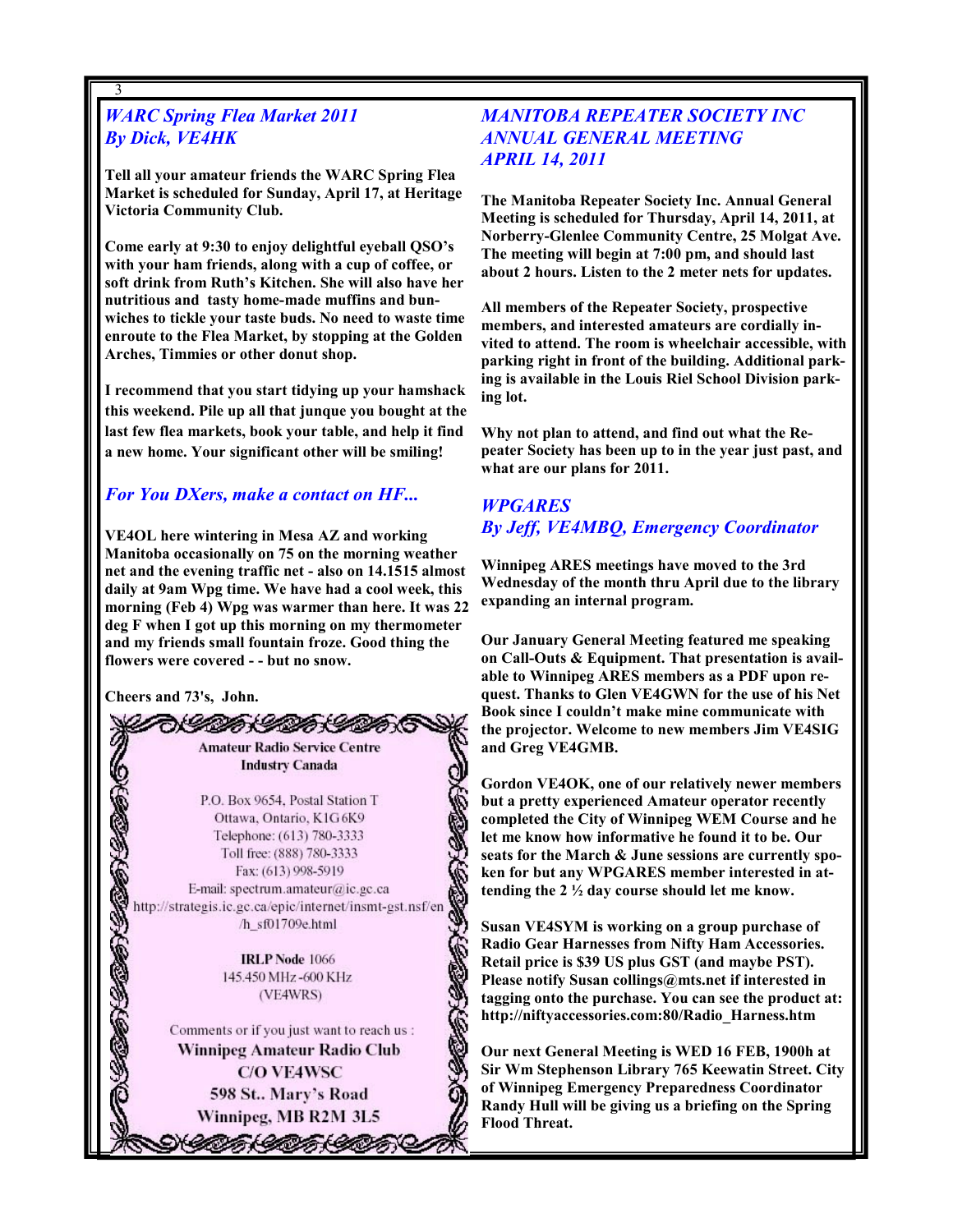## 4 Manitoba Marathon By Jeff, VE4MBQ

Volunteer registrations for the 2011 Manitoba Marathon seem to have hit a plateau of just under 35 Amateurs. As previously noted we need 75-80 Amateur volunteers and people have to complete a new registration form each year.

The Volunteer Registration form is available for download from both the WARC and Winnipeg ARES web-sites. Please download it, fill it out and e-mail back to me.

Manitoba Marathon Volunteer form is available at http://www.mts.net/~warc/VE4-Volunteer-2011.doc

Download it, fill it out, and submit it as an attachment to Jeff, VE4MBQ at: ve4mbq@mts.net



### News From The Net

RAC Bulletin 2011 002E : New National Affiliated Club Coordinator Appointed: Robert Critch VE3QTH joins RAC Team 2011-02-01

Geoff Bawden Announces The appointment of Robert Critch, VE3QTH as National Affiliated Club Coordinator.

Robert Theo Critch VE3QTH - BIO:

Born in Montreal Quebec 1961 and lived there as a young boy. Then moved to St. Jean, Que. Years later moved to Nova Scotia for awhile before trekking to the Island of Newfoundland. As many young Newfoundlanders do, he moved and settled in Toronto. But the attraction of Barrie Ontario soon called out to him. So he packed up the family and radio gear to land in the beautiful south-end of Lake Simcoe in Barrie Ontario Canada that he now calls home.

4 Robert has had a long and outstanding carrier in Voice

and Data Communications Technology. He has worked for both large and small organizations over the years and has run several business. His current accomplishments include being the current President of Barrie Amateur Radio Club Inc.(BARC), and being owner & President of a small Telecommunications company. He is active on VHF, UHF, and HF on several Phone and Digital modes. He is also very active in CANWARN, ARES, and BARC activities & Club events. He holds a Basic + license.

Robert will be joining the RAC team, taking over as RAC's National Affiliated Club Coordinator.

"We live in a time of huge accomplishments in Science and Technology and Radio Amateurs have been at the forefront of so many of the advances. Amateur Radio is at it's best, when we work together. It is my personal goal to help bring local clubs together under RAC on a national scale, to share in their knowledge, ability and passion for Amateur Radio."

RAC Bulletin 2011-001E : Doug Mein VA3DM appointed Special Advisor to the RAC Field Organization 2011-01-13

I am very pleased to announce the appointment of Doug Mein VA3DM, Special Advisor to the Radio Amateurs of Canada Field Organization. Doug has been a Ham for many years and holds basic, morse and advanced qualification.

Doug has an extensive background and is retired from Transport Canada after 33 years of service. During the Sept 11 terrorist attacks on the United States, Doug was Director of Transport Canada's Air Navigation Services and Airspace Branch in Ottawa, playing a key role in coordinating department operations and taking decisive action on behalf of the Canadian Government. Doug resides in Alliston, Ontario.

Doug's focus will be with strategic matters that effect the Radio Amateurs of Canada Field Organization nationally.

I know that you will all join me in welcoming Doug.

73Doug Mercer VO1DTM Vice President Field Services Radio Amateurs of Canada P.O. Box 1042 Goulds Newfoundland Labrador A1S 1H2 " We're ALL about Amateur Radio! "

" Tous ensemble pour la radioamateur! "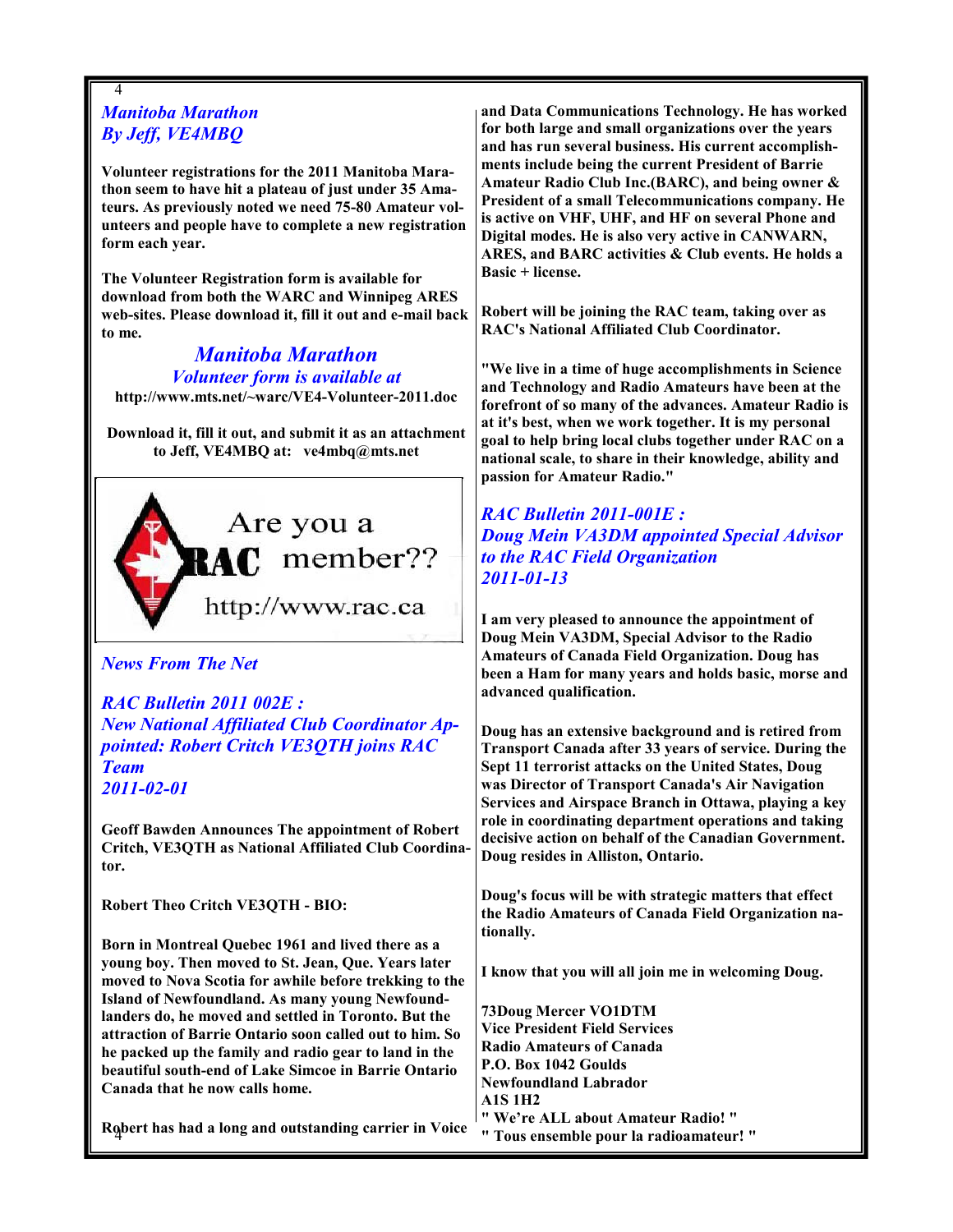## Request for RAC support of the DX Code of Conduct...

5

I am writing to you all in hopes that when you next assemble, you can act on our request.

This project was started last Spring and we have made terrific progress in our efforts to expand ethical, considerate operating practices on the bands. You can check the various features of the project at www.dxcode.org

Phase 1 of our project was to have the Code translated into enough languages so that any ham in the world can find it in a language he can understand. The current count is 31.

Phase 2 was to enlist the DXpeditions in the effort. They can use the Code to tell those DXers who want a QSO what the expedition operators expect. Most of the recent DXpeditions have been eager supporters of the Code and have shown their support at their websites.

Phase 3 of the initiative is to enlist the cooperation of national societies like the RAC, DX Clubs, and DX oriented websites in spreading the word to their members through newsletters, e-mails, and links at their websites. To assist in that, we developed a Power Point presentation that can be used to show the Code at a meeting.

Upcoming new items will be videos that show live demonstrations of how best to work a DXpedition in a pileup. Of particular importance is having a vehicle hereby we can demonstrate to newer hams what the best practices are today rather than leaving them to learn from listening to some not-so-good practices. . We are also working with contesters to develop a Contester's Code of Conduct, coming soon.

We have received help from many of the national societies, clubs, and amateur radio publications and websites throughout the world. They are eager to spread the word and enthusiasm is high. It is incredibly heartwarming to receive e-mails from grateful hams worldwide telling us how glad they are that we are working on this project. We have had over 8,800 unique visitors to the site and the velocity is increasing.

You can help too by visiting our site and becoming supporters, by telling your membership of this imitative, and by putting a link on the RAC website to tell your visitors you support the Code. With your help we can all make the bands more polite and enjoyable. If you like, you may re-print the article DX Etiquette that sparked interest in the project.

Randy W6SJ for the Committee 73 and Happy New Year to you all,

## Why Join RAC ???

The ultimate authority governing the use of the radio spectrum we as Amateur Radio operators hold dear is the International Telecommunications Union (ITU)

The ITU coordinates the shared global use of radio spectrum, promotes international cooperation assigning satellite orbits and establishing world-wide standards.

A World Radiocommunication Conference is held by the ITU ever 4—5 years and the International Amateur Radio Union (IARU) participates as a Sector Member of the ITU.

Radio Amateurs of Canada, RAC, pays a fee to the IARU for EVERY amateur license in Canada. Even for non RAC members.

It is the IARU that helps to defend the Amateur frequencies at the various ITU conferences so this is one more (major) reason for amateurs to join RAC.

Local clubs do not provide this type of support. This can only be done on a national basis.

RAC is very lucky to have Canadian Amateurs on the IARU board.

## http://www.rac.ca

Support the Organization that Supports YOU! Join RAC Today!

A New Ham's Guide To.. Working the Oscars (on a budget) By, Andy Fenstad (VE4RDO) Further to his article in the January 2011 issue...

AMSAT http://www.amsat.org

Satellite status: http://www.amsat.org/amsat-new/satellites/status.php

Pass Predictions: http://www.amsat.org/amsat-new/tools/predict/ index.php

The Maidenhead Grid Square System: http://en.wikipedia.org/wiki/ Maidenhead\_Locator\_System

Find your Grid Square: http://f6fvy.free.fr/qthLocator/fullScreen.php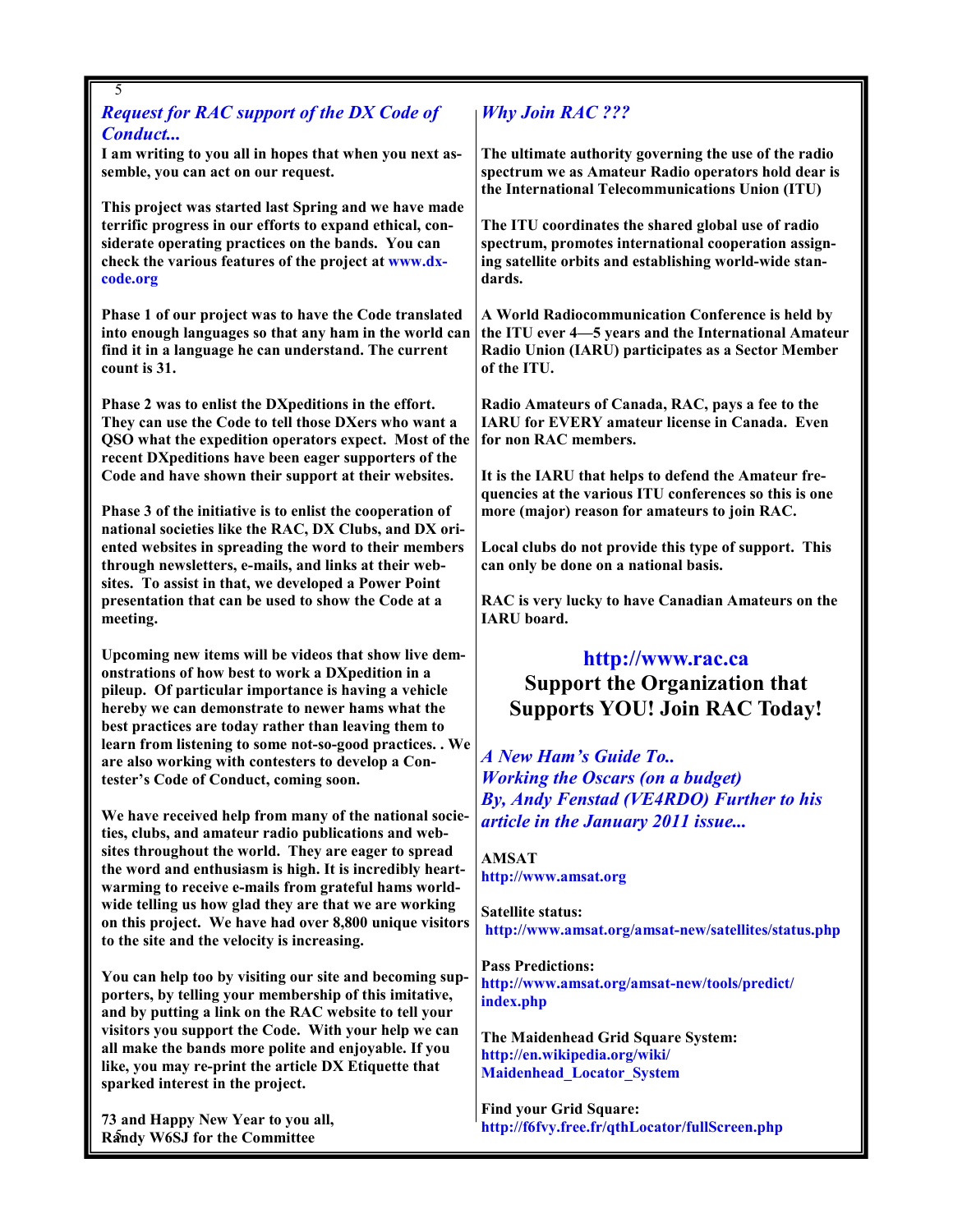| 6                                                |                                   |                                                           |                                   |
|--------------------------------------------------|-----------------------------------|-----------------------------------------------------------|-----------------------------------|
| <b>Contest Calendar</b>                          |                                   | <b>Louisiana QSO Party</b>                                | 1500Z, Feb 12                     |
| <b>Extracted From</b>                            |                                   |                                                           | to 0300Z, Feb 13                  |
| http://www.hornucopia.com/contestcal/            |                                   | <b>New Hampshire QSO Party</b>                            | 1600Z, Feb 12                     |
|                                                  |                                   |                                                           | to 0400Z, Feb 13                  |
| <b>QRP Fox Hunt</b>                              | 0200Z-0330Z, Feb 2                |                                                           | and 1200Z-2200Z, Feb 13           |
| <b>QRP Fox Hunt</b>                              | 0200Z-0330Z, Feb 4                | <b>FISTS Winter Sprint</b>                                | 1700Z-2100Z, Feb 12               |
| <b>NCCC Sprint Ladder</b>                        | 0230Z-0300Z, Feb 4                | <b>RSGB 1st 1.8 MHz Contest, CW</b>                       | 2100Z, Feb 12                     |
| YL-ISSB QSO Party, CW                            | 0000Z, Feb 5                      |                                                           | to 0100Z, Feb 13                  |
|                                                  | to 2359Z, Feb 6                   | <b>North American Sprint, SSB</b>                         | 0000Z-0400Z, Feb 13               |
| 10-10 Int. Winter Contest, SSB                   | 0001Z, Feb 5                      | <b>SKCC Weekend Sprint</b>                                | 0000Z-2400Z, Feb 13               |
|                                                  | to 2359Z, Feb 6                   | <b>Classic Exchange, Phone</b>                            | 1400Z, Feb 13                     |
| <b>Black Sea Cup International</b>               | 1200Z, Feb 5                      |                                                           | to 0800Z, Feb 14                  |
|                                                  | to 1159Z, Feb 6                   | <b>ARRL School Club Roundup</b>                           | 1300Z, Feb 14                     |
| <b>EPC WW DX Contest</b>                         | 1200Z, Feb 5                      |                                                           | to 2400Z, Feb 18                  |
|                                                  | to 1200Z, Feb 6                   | <b>QRP Fox Hunt</b>                                       | 0200Z-0330Z, Feb 16               |
| <b>Vermont QSO Party</b>                         | 1300Z, Feb 5                      | <b>AGCW Semi-Automatic Key Evening</b>                    |                                   |
|                                                  | to 0300Z, Feb 6                   | RSGB 80m Club Championship, Data                          | 1900Z-2030Z, Feb 16               |
|                                                  | and 1300Z, Feb 6                  |                                                           | 2000Z-2130Z, Feb 16               |
|                                                  | to 0300Z, Feb 7                   | <b>ORP Fox Hunt</b>                                       | 0200Z-0330Z, Feb 18               |
| <b>FYBO Winter QRP Sprint</b>                    | 1400Z-2400Z, Feb 5                | <b>NCCC Sprint Ladder</b>                                 | 0230Z-0300Z, Feb 18               |
| <b>Minnesota QSO Party</b>                       | 1400Z-2400Z, Feb 5                | <b>Russian PSK WW Contest</b>                             | 2100Z, Feb 18                     |
| <b>British Columbia QSO Party</b>                | 1600Z, Feb 5                      |                                                           | to 2100Z, Feb 19                  |
|                                                  | to 0800Z, Feb 6                   | <b>ARRL Inter. DX Contest, CW</b>                         | 0000Z, Feb 19                     |
| <b>AGCW Straight Key Party</b>                   | 1600Z-1900Z, Feb 5                |                                                           | to 2400Z, Feb 20                  |
| <b>Delaware QSO Party</b>                        | 1700Z, Feb 5                      | <b>Feld Hell Sprint</b>                                   | 2000Z-2200Z, Feb 19               |
|                                                  | to 2359Z, Feb 6                   | <b>AWA Amplitude Modulation QSO Party</b>                 |                                   |
| <b>Mexico RTTY International Contest</b>         | 1800Z, Feb 5                      |                                                           | 2300Z, Feb 19                     |
|                                                  | to 1759Z, Feb 6                   |                                                           | to 2300Z, Feb 20                  |
| <b>North American Sprint, CW</b>                 | 0000Z-0400Z, Feb 6                | Run for the Bacon QRP Contest 0200Z-0400Z, Feb 21         |                                   |
| <b>RSGB 80m Club Championship, SSB</b>           |                                   | <b>SKCC Sprint</b>                                        | 0000Z-0200Z, Feb 23               |
|                                                  | 2000Z-2130Z, Feb 7                | <b>QRP Fox Hunt</b>                                       | 0200Z-0330Z, Feb 23               |
| <b>ARS Spartan Sprint</b>                        | 0200Z-0400Z, Feb 8                | RSGB 80m Club Championship, CW                            |                                   |
| NAQCC Straight Key/Bug Sprint0 130Z-0330Z, Feb 9 |                                   |                                                           | 2000Z-2130Z, Feb 24               |
| <b>QRP Fox Hunt</b>                              | 0200Z-0330Z, Feb 9                | <b>ORP Fox Hunt</b>                                       | 0200Z-0330Z, Feb 25               |
| <b>CWops Mini-CWT Test</b>                       | 1100Z-1200Z, Feb 9                | <b>NCCC Sprint Ladder</b>                                 | 0230Z-0300Z, Feb 25               |
|                                                  | and 1900Z-2000Z, Feb 9            | <b>CQ 160-Meter Contest, SSB</b>                          | 2200Z, Feb 25                     |
|                                                  | and 0300Z-0400Z, Feb 10           | <b>REF Contest, SSB</b>                                   | to 2159Z, Feb 27<br>0600Z, Feb 26 |
| <b>NAQCC-EU Monthly Sprint</b>                   | 1800Z-2000Z, Feb 9                |                                                           | to 1800Z, Feb 27                  |
| <b>QRP Fox Hunt</b>                              | 0200Z-0330Z, Feb 11               | <b>UBA DX Contest, CW</b>                                 | 1300Z, Feb 26                     |
| <b>NCCC Sprint Ladder</b>                        | 0230Z-0300Z, Feb 11               |                                                           | to 1300Z, Feb 27                  |
| <b>YLRL YL-OM Contest</b>                        | 1400Z, Feb 11                     | Mississippi QSO Party1500Z, Feb 26 to 0300Z, Feb 27       |                                   |
|                                                  | to 0200Z, Feb 13                  | <b>North American QSO Party, RTTY</b>                     | 1800Z, Feb 26                     |
| <b>PODXS 070 Club Valentine Sprint</b>           | 2000 local, Feb 11                |                                                           | to 0600Z, Feb 27                  |
|                                                  | to 0200 local, Feb 12             | <b>High Speed Club CW Contest</b>                         | 0900Z-1700Z, Feb 27               |
| <b>CQ WW RTTY WPX Contest</b>                    | 0000Z, Feb 12                     | <b>North Carolina QSO Party</b>                           | 1700Z, Feb 27                     |
|                                                  | to 2400Z, Feb 13                  |                                                           | to 0300Z, Feb 28                  |
| <b>SARL Field Day Contest</b>                    | 1000Z, Feb 12<br>to 1000Z, Feb 13 | <b>CQC Winter QSO Sprint0</b>                             | 100Z-0259Z, Feb 28                |
| <b>Asia-Pacific Spring Sprint, CW</b>            | 1100Z-1300Z, Feb 12               |                                                           |                                   |
| <b>Dutch PACC Contest</b>                        | 1200Z, Feb 12                     | <b>Good Luck In The Contest!</b>                          |                                   |
|                                                  | to 1200Z, Feb 13                  |                                                           |                                   |
| <b>KCJ Topband Contest</b>                       | 1200Z, Feb 12                     |                                                           |                                   |
|                                                  | to 1200Z, Feb 13                  | What have you done to "promote                            |                                   |
| <b>OMISS QSO Party</b>                           | 1500Z, Feb 12                     | amateur radio this week"                                  |                                   |
|                                                  | to 1500Z, Feb 13                  | That line we credit to an old News stalwart, Peter        |                                   |
|                                                  |                                   | Parker with using in his old VK1 and VK3 casts many years |                                   |
| 6                                                |                                   | ago and it still stands true -WIA                         |                                   |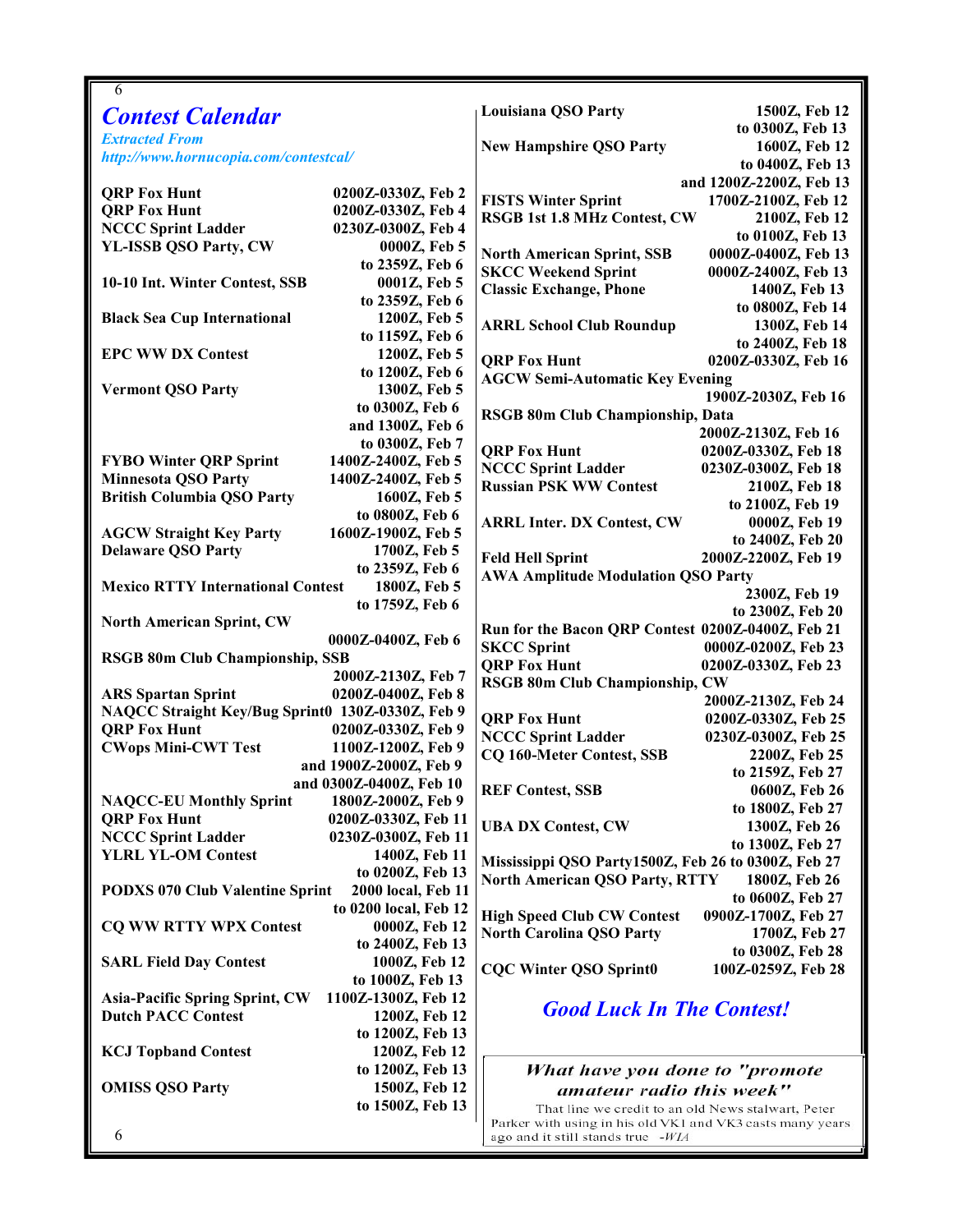## 7 My 1st **QSL...**

Do you remember your first QSL? Were you anxious and nervous? Did you remember all the rules and protocols? How did you learn to operate the radio?

From September to December 2010, Dr. Witold Kinsner (VE4WK) offered an evening Radio course to over 40 University of Manitoba students. Seventeen students took the exam in December and obtained their Basic Radio Certificate. Another group is set to take the exam in January 2011. These students are anxious to get some hands-on experience and become active members in the amateur radio community, but don't really know how to get started.

In order to help remove some of the first timer jitters, the recently revived University of Manitoba Amateur Radio Society (UMARS) invite you to mentor a new ham through their first QSL. Bring a handheld radio and mentor a student in the operation of the equipment, realities of tuning the radio, and the communication protocols. Each student-mentor pair will wonder to some area of the UofM campus and try to communicate with all the other groups both directly and through the UofM repeater.

| <b>February 21, 2011</b>                      |
|-----------------------------------------------|
| <b>Registration and refreshments 1-1:30pm</b> |
| <b>Intro Presentation 1:30-1:50pm</b>         |
| Break up into pairs 1:50-2pm                  |
| Hands-on activity 2-3:30pm                    |
| Debriefing and refreshments 3:30-4pm          |

WHERE:

 E2-229 Engineering Information and Technology Complex (see map)

#### COST:

 Mentors: FREE! Students: \$5 for UMARS members & \$10 for non members

Register online at http://winnipeg.ieee.ca/my-first-qsl Limited spots available, so register now!

For more information, contact: Dario (VE4SCH) at dario\_schor@umanitoba.ca.

Thanks for the support from...

- Winnipeg Amateur Radio Club - Manitoba Repeater Society

- Winnipeg Amateur Radio Emergency Service

- Radio Amateurs of Canada

## D-Star IS NOW On The Air In Winnipeg !!!

D-Star mobile and handheld Amateur radios are available from your Winnipeg ICOM Dealer…

Micro-HighTech Communications Ltd. 197 Leila Avenue, Winnipeg, MB 204-783-1885 Contact George Hill, VE4GDH

Visit Icom on the web.. http://www.icomcanada.com/products/ amateur/amateur.html

> Come See Us At our New Location

## The first Manitoba D-Star Amateur Radio repeater is now on the air!

On January 27, 2011, with a flick of the switch by Wayne VE4WR and Gord VE4GLS, the first phase of the Manitoba ARES D-Star system went live.

Currently installed are an ICOM 2M digital voice repeater, ICOM 70CM digital voice repeater, ICOM 23CM digital voice repeater, and ICOM 23CM digital data repeaters on the air along with an ICOM D-Star repeater controller.

For those of you who have or will be getting D-Star equipment, here is the need to know info for programming your D-Star radio(s):

| Band        | Mode | Rx      | Tx/Offset | Port        |
|-------------|------|---------|-----------|-------------|
| 2m          | V    | 145.110 | -600      | $\mathbf C$ |
| <b>70cm</b> | v    | 444.350 | $+5.0$    | B           |
| 23cm        | v    | 1284.0  | $-12.0$   | A           |
| 23cm        | D    | 1284.0  | 0         | A           |

Since these systems are new they will be running with low power for testing purposes before moving up to full output with full functionality coming in the near future.

It's new to Winnipeg so make some D-Star contacts!

Don't miss Don's presentation on the D-Star system at the February WARC meeting, Monday, February 14, 2011 !!